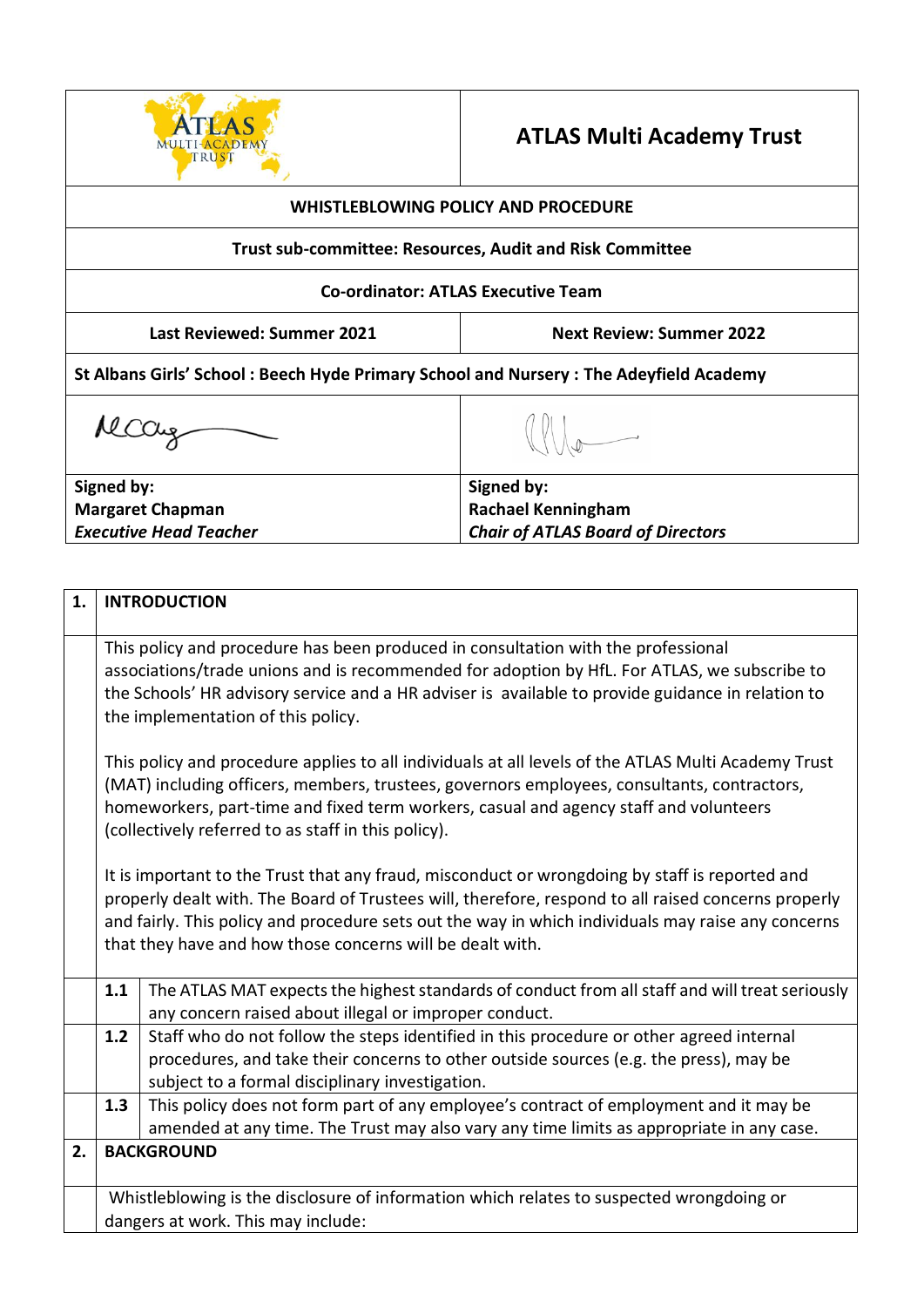|    | $\bullet$                                                        | A criminal offence                                                                                                                                                            |  |
|----|------------------------------------------------------------------|-------------------------------------------------------------------------------------------------------------------------------------------------------------------------------|--|
|    |                                                                  | A miscarriage of justice                                                                                                                                                      |  |
|    | $\bullet$                                                        | An act creating risk to health and safety                                                                                                                                     |  |
|    | $\bullet$                                                        | An act causing damage to the environment                                                                                                                                      |  |
|    | $\bullet$                                                        | A breach of any legal obligation                                                                                                                                              |  |
|    | $\bullet$                                                        | Bribery                                                                                                                                                                       |  |
|    | $\bullet$                                                        | Financial fraud or mismanagement                                                                                                                                              |  |
|    | ٠                                                                | Breach of Trust internal policies and procedures                                                                                                                              |  |
|    | $\bullet$                                                        | Negligence                                                                                                                                                                    |  |
|    | Conduct likely to damage the School/Trust reputation<br>٠        |                                                                                                                                                                               |  |
|    | Unauthorised disclosure of confidential information<br>$\bullet$ |                                                                                                                                                                               |  |
|    | Concerns about the harm or risk of harm to children<br>$\bullet$ |                                                                                                                                                                               |  |
|    |                                                                  | The deliberate concealment of any of the above                                                                                                                                |  |
|    |                                                                  |                                                                                                                                                                               |  |
|    |                                                                  | This policy covers an act which is being, has been, or is likely to be, committed. It is not necessary                                                                        |  |
|    |                                                                  | for the whistleblower to have proof that such an act is being, has been, or is likely to be                                                                                   |  |
|    |                                                                  | committed, - a reasonable belief is sufficient. Staff have no responsibility for investigating the                                                                            |  |
|    |                                                                  | matter; it is the Trusts responsibility to ensure that an investigation takes place.                                                                                          |  |
|    | 2.1                                                              | Where the concerns are about safeguarding children or young people, the school's                                                                                              |  |
|    |                                                                  | Designated Senior Lead for Child Protection should be notified (see 7 below).                                                                                                 |  |
|    | 2.2                                                              | This is a procedure in which the Trust will be expected to act swiftly and constructively in                                                                                  |  |
|    |                                                                  | the investigation of any concerns in accordance with the school's disciplinary procedure.                                                                                     |  |
|    | 2.3                                                              | Concern about a colleague's professional capability should not be dealt with using this                                                                                       |  |
|    |                                                                  | procedure, but should be referred to the schools Staff Capability Policy.).                                                                                                   |  |
| 3. |                                                                  | <b>WHEN SHOULD IT BE USED</b>                                                                                                                                                 |  |
|    |                                                                  |                                                                                                                                                                               |  |
|    |                                                                  | A whistleblower is a person who raises a genuine concern relating to any of the above. If a                                                                                   |  |
|    |                                                                  | member of staff has any genuine concerns related to suspected wrongdoing or danger affecting                                                                                  |  |
|    |                                                                  | any of the Trust's activities (a whistleblowing concern) they should report it under this policy.                                                                             |  |
|    |                                                                  |                                                                                                                                                                               |  |
|    |                                                                  | This policy should not be used for complaints relating to a member of staffs own personal                                                                                     |  |
|    |                                                                  | circumstances, such as the way they have been treated at work. In those cases, the staff member                                                                               |  |
|    |                                                                  | should use the Grievance Procedure or Anti-harassment and Bullying Policy as appropriate.                                                                                     |  |
|    |                                                                  |                                                                                                                                                                               |  |
|    |                                                                  | If a member of staff is uncertain whether something is within the scope of this policy they should                                                                            |  |
|    |                                                                  | seek advice from the named contacts in section 8 or the Head Teacher.                                                                                                         |  |
|    | 3.1                                                              | This policy and procedure is not designed to replace or be used as an alternative to the                                                                                      |  |
|    |                                                                  | school's grievance procedure, which should be used where staff are only aggrieved about                                                                                       |  |
|    |                                                                  | their own situation. This policy and procedure will also not apply where staff simply disagree                                                                                |  |
|    |                                                                  | with the way the Trust/school is run.                                                                                                                                         |  |
|    | 3.2                                                              | Staff must have reasonable grounds for believing the information they have is accurate and                                                                                    |  |
|    |                                                                  | not just idle gossip or rumour.                                                                                                                                               |  |
|    | 3.3                                                              | Staff who makes such a disclosure has the right not to be subjected to detrimental<br>treatment which includes, dismissal, disciplinary action, threats or other unfavourable |  |
|    |                                                                  |                                                                                                                                                                               |  |
|    |                                                                  | treatment, because he/she has made a disclosure, provided it has not been made                                                                                                |  |
|    |                                                                  | maliciously. Staff who use this policy and procedure will not be penalised for doing so. The                                                                                  |  |
|    | 3.4                                                              | employer will not tolerate harassment and/or victimisation of staff raising concerns.<br>Staff who are not sure whether the conduct he/she is concerned about does constitute |  |
|    |                                                                  | illegal or improper conduct or is unsure about how to proceed may contact the Herts for                                                                                       |  |
|    |                                                                  |                                                                                                                                                                               |  |
|    | 3.5                                                              | Learning head of HR - (details in section 8) or professional association/trade union.                                                                                         |  |
|    |                                                                  | Financial regulations require that any suspicion of fraud, corruption or other financial                                                                                      |  |
|    |                                                                  | irregularity is reported to Chief Operating Officer for possible investigation. Normally staff                                                                                |  |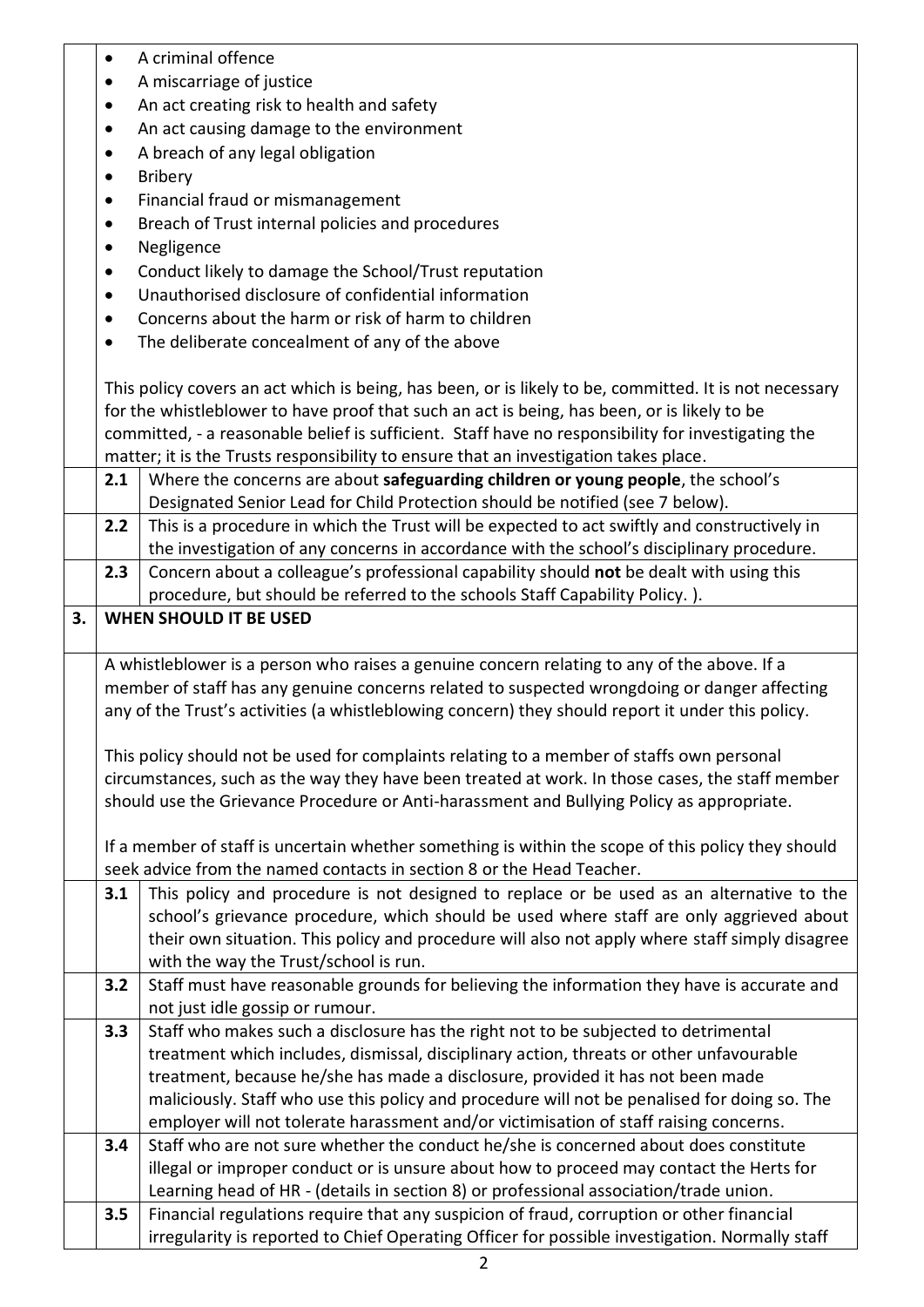|    |     | must first report any suspicion of such an irregularity to the Head Teacher or named               |  |
|----|-----|----------------------------------------------------------------------------------------------------|--|
|    |     | contacts in section 8 (but see section 5), who will in turn report it to the Funding Agency.       |  |
| 4. |     | <b>PRINCIPLES</b>                                                                                  |  |
|    | 4.1 | Any matter raised under this policy and procedure will be investigated thoroughly, promptly        |  |
|    |     | and confidentially. Whilst the Trust/school will aim to keep the whistleblower informed of         |  |
|    |     | the progress of the investigation and likely timescales sometimes the requirement for              |  |
|    |     | confidentiality will prevent full information about the investigation and any consequential        |  |
|    |     |                                                                                                    |  |
|    |     | disciplinary action from being disclosed.                                                          |  |
|    | 4.2 | No staff will be victimised for raising a matter under this policy. This means that the            |  |
|    |     | continued employment and opportunities for future promotion or training of whistleblower           |  |
|    |     | will not be prejudiced because he/she has raised a legitimate concern.                             |  |
|    | 4.3 | Victimisation of a worker for raising a qualified disclosure will be a disciplinary offence.       |  |
|    | 4.4 | If misconduct is discovered as a result of any investigation under this policy the matter will     |  |
|    |     | be considered under the school's disciplinary procedure, in addition to any appropriate            |  |
|    |     | external measures.                                                                                 |  |
|    | 4.5 | Maliciously making a false allegation is a disciplinary offence.                                   |  |
|    | 4.6 | An instruction to cover up wrongdoing is in itself a disciplinary offence. If told not to raise or |  |
|    |     | pursue any concern, even by a person in authority, staff should not agree to remain silent.        |  |
| 5. |     | <b>PROCEDURE</b>                                                                                   |  |
|    |     |                                                                                                    |  |
|    | 5.1 | In the first instance, unless the whistleblower reasonably believe their Head Teacher to be        |  |
|    |     | involved in the wrongdoing, in which case concerns should be raised with named contacts in         |  |
|    |     | section 8, any concerns should be raised with the employee's Head Teacher.                         |  |
|    | 5.2 | The Head Teacher/named contact will arrange an investigation into the matter (either by            |  |
|    |     | investigating the matter himself/herself or immediately passing the issue to someone in a          |  |
|    |     | senior position or external to the organisation). The investigation may involve the                |  |
|    |     | whistleblower and others involved giving written statements. Any investigation will be             |  |
|    |     | carried out in accordance with the principles set out above.                                       |  |
|    |     | Staff who want to use the procedure but feel uneasy about it may wish to consult their             |  |
|    |     | professional association/trade union initially and bring a colleague/ professional                 |  |
|    |     | association/trade union representative along to any discussions. This is permitted as long as      |  |
|    |     | the third party is not involved in the issue.                                                      |  |
|    |     |                                                                                                    |  |
|    |     | Staff are not encouraged to make disclosures anonymously. Proper investigation may be              |  |
|    |     | more difficult or impossible if further information cannot be obtained from the                    |  |
|    |     | whistleblower. It is also more difficult to establish whether any allegations are credible.        |  |
|    |     |                                                                                                    |  |
|    |     | Staff who are concerned about possible reprisals if their identity is revealed should come         |  |
|    |     | forward to one of the contacts listed in section 8 of this policy and appropriate measures         |  |
|    |     | can be taken to preserve confidentiality although no guarantee can be given that this will         |  |
|    |     | always be possible.                                                                                |  |
|    | 5.3 | The Head Teacher (or the person who carried out the investigation) will then report to the         |  |
|    |     | Chair of Trustees/Board of Directors who will take the necessary action, including reporting       |  |
|    |     | the matter to any appropriate department or regulatory agency. If disciplinary action is           |  |
|    |     | required, this will be taken forward by the Head Teacher/Chair of Trustees/Board of                |  |
|    |     | Directors in consultation with the School's HR advisory team. On conclusion of any                 |  |
|    |     | investigation, the whistleblower will be told the outcome of the investigation and what the        |  |
|    |     | next steps will be (subject to issues of confidentiality). If no action is to be taken the reason  |  |
|    |     | for this will be explained.                                                                        |  |
|    |     |                                                                                                    |  |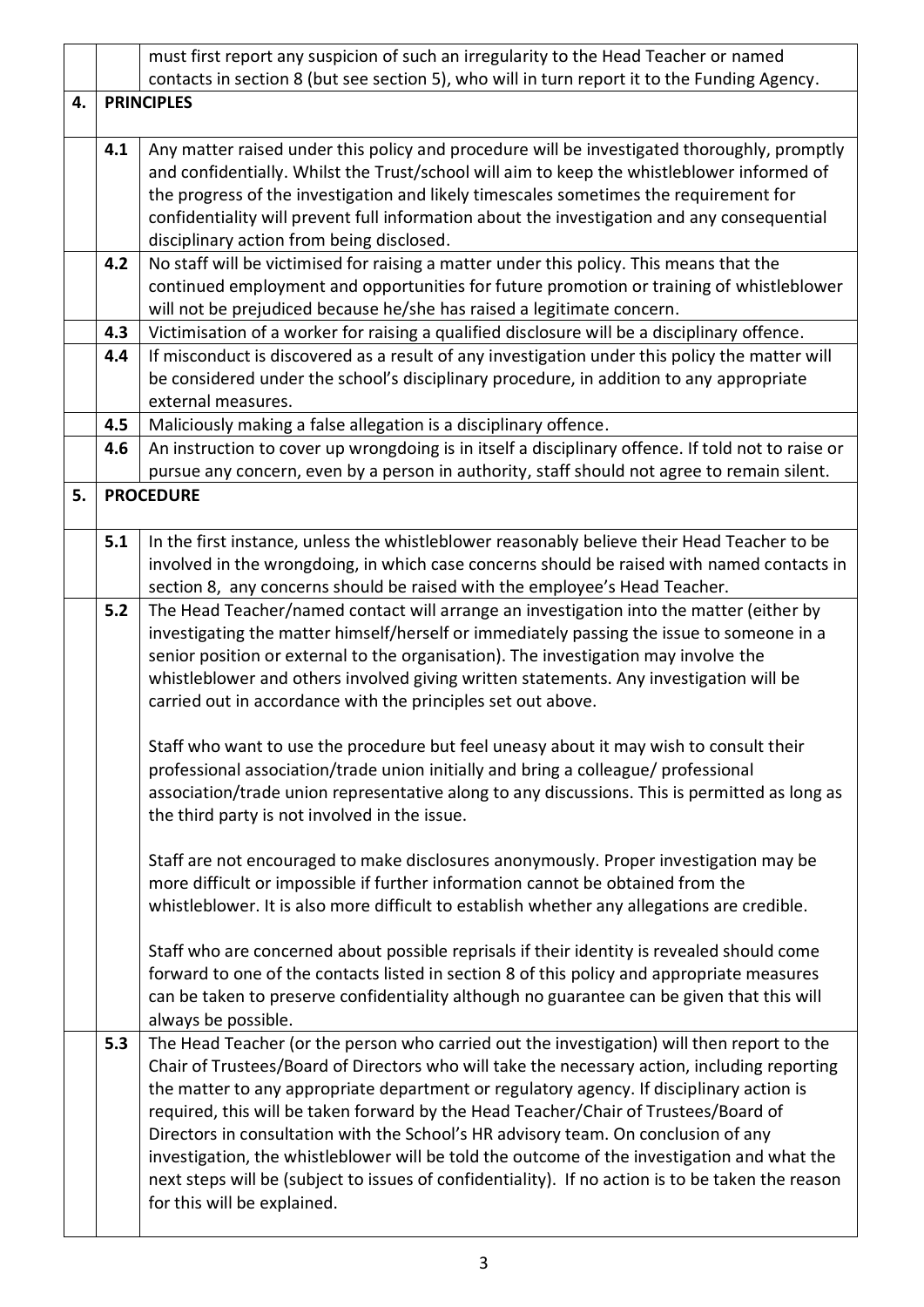|    |     | The aim of this policy and procedure is to provide an internal mechanism for reporting,<br>investigating and remedying any wrongdoing in the school. In most cases staff should not<br>find it necessary to alert anyone externally and employees are strongly advised to seek<br>advice before reporting a concern in this way. Staff who feel unable to follow this route, for<br>whatever reason, have the option of contacting a prescribed person and the Public Interest<br>Disclosure Prescribed Persons list and the matters within their remit. For education issues<br>this is likely to include Her Majesty's Chief Inspector of Children's services and skills, the<br>Secretary of State for Education and the Office of Qualifications and Examinations<br>Regulator. A full list can be obtained from the charity, Public Concern or the BEIS website. |
|----|-----|-----------------------------------------------------------------------------------------------------------------------------------------------------------------------------------------------------------------------------------------------------------------------------------------------------------------------------------------------------------------------------------------------------------------------------------------------------------------------------------------------------------------------------------------------------------------------------------------------------------------------------------------------------------------------------------------------------------------------------------------------------------------------------------------------------------------------------------------------------------------------|
| 6. |     | WHAT SHOULD BE DONE IF AN ISSUE IS RAISED WITH A MEMBER OF STAFF?                                                                                                                                                                                                                                                                                                                                                                                                                                                                                                                                                                                                                                                                                                                                                                                                     |
|    | 6.1 | If a member of staff, other than the Head Teacher, is approached by a colleague on a matter<br>of concern as defined in this document, he/she is advised to take the matter to the Head<br>Teacher (but see 5).                                                                                                                                                                                                                                                                                                                                                                                                                                                                                                                                                                                                                                                       |
| 7. |     | SAFEGUARDING CHILDREN AND YOUNG PEOPLE                                                                                                                                                                                                                                                                                                                                                                                                                                                                                                                                                                                                                                                                                                                                                                                                                                |
|    | 7.1 | Separate to the obligations under this policy, all staff have a duty to report concerns about<br>the safety and welfare of pupils/students                                                                                                                                                                                                                                                                                                                                                                                                                                                                                                                                                                                                                                                                                                                            |
|    | 7.2 | Concerns about any of the following should be reported to the school's designated senior<br>person for Child Protection (DSP):                                                                                                                                                                                                                                                                                                                                                                                                                                                                                                                                                                                                                                                                                                                                        |
|    |     | physical abuse of a pupil/student                                                                                                                                                                                                                                                                                                                                                                                                                                                                                                                                                                                                                                                                                                                                                                                                                                     |
|    |     | sexual abuse of a pupil/student                                                                                                                                                                                                                                                                                                                                                                                                                                                                                                                                                                                                                                                                                                                                                                                                                                       |
|    |     | emotional abuse of a pupil/student                                                                                                                                                                                                                                                                                                                                                                                                                                                                                                                                                                                                                                                                                                                                                                                                                                    |
|    |     | neglect of a pupil/student                                                                                                                                                                                                                                                                                                                                                                                                                                                                                                                                                                                                                                                                                                                                                                                                                                            |
|    |     | an intimate or improper relationship between an adult and a pupil/student                                                                                                                                                                                                                                                                                                                                                                                                                                                                                                                                                                                                                                                                                                                                                                                             |
|    | 7.3 | The reason for the concern may be the actions of a colleague (including a more senior<br>colleague), a governor, another pupil/student or someone outside the school. Whatever the<br>reason, concerns must be reported. Failure to report a Child Protection related allegation<br>will be in itself, a disciplinary matter.                                                                                                                                                                                                                                                                                                                                                                                                                                                                                                                                         |
| 8. |     | <b>CONTACTS</b>                                                                                                                                                                                                                                                                                                                                                                                                                                                                                                                                                                                                                                                                                                                                                                                                                                                       |
|    |     |                                                                                                                                                                                                                                                                                                                                                                                                                                                                                                                                                                                                                                                                                                                                                                                                                                                                       |
|    |     | <b>ATLAS MAT Trustee</b>                                                                                                                                                                                                                                                                                                                                                                                                                                                                                                                                                                                                                                                                                                                                                                                                                                              |
|    |     | <b>Paul Snook</b>                                                                                                                                                                                                                                                                                                                                                                                                                                                                                                                                                                                                                                                                                                                                                                                                                                                     |
|    |     | govps@atlasmat.co.uk                                                                                                                                                                                                                                                                                                                                                                                                                                                                                                                                                                                                                                                                                                                                                                                                                                                  |
|    |     | <b>ATLAS MAT Staff</b>                                                                                                                                                                                                                                                                                                                                                                                                                                                                                                                                                                                                                                                                                                                                                                                                                                                |
|    |     | <b>Phil O'Neill</b>                                                                                                                                                                                                                                                                                                                                                                                                                                                                                                                                                                                                                                                                                                                                                                                                                                                   |
|    |     | pol@stags.herts.sch.uk<br>01727 853134                                                                                                                                                                                                                                                                                                                                                                                                                                                                                                                                                                                                                                                                                                                                                                                                                                |
|    |     | Herts HR (HfL)<br><b>Assistant Director</b>                                                                                                                                                                                                                                                                                                                                                                                                                                                                                                                                                                                                                                                                                                                                                                                                                           |
|    |     | Tel: 01992 556653                                                                                                                                                                                                                                                                                                                                                                                                                                                                                                                                                                                                                                                                                                                                                                                                                                                     |
|    |     | <b>MAT Internal Audit</b>                                                                                                                                                                                                                                                                                                                                                                                                                                                                                                                                                                                                                                                                                                                                                                                                                                             |
|    |     | <b>Trust Finance Manager</b>                                                                                                                                                                                                                                                                                                                                                                                                                                                                                                                                                                                                                                                                                                                                                                                                                                          |
|    |     | Jo Hart                                                                                                                                                                                                                                                                                                                                                                                                                                                                                                                                                                                                                                                                                                                                                                                                                                                               |
|    |     | Tel: 01727 853134                                                                                                                                                                                                                                                                                                                                                                                                                                                                                                                                                                                                                                                                                                                                                                                                                                                     |
|    |     | Or via your professional association or trade union representative                                                                                                                                                                                                                                                                                                                                                                                                                                                                                                                                                                                                                                                                                                                                                                                                    |